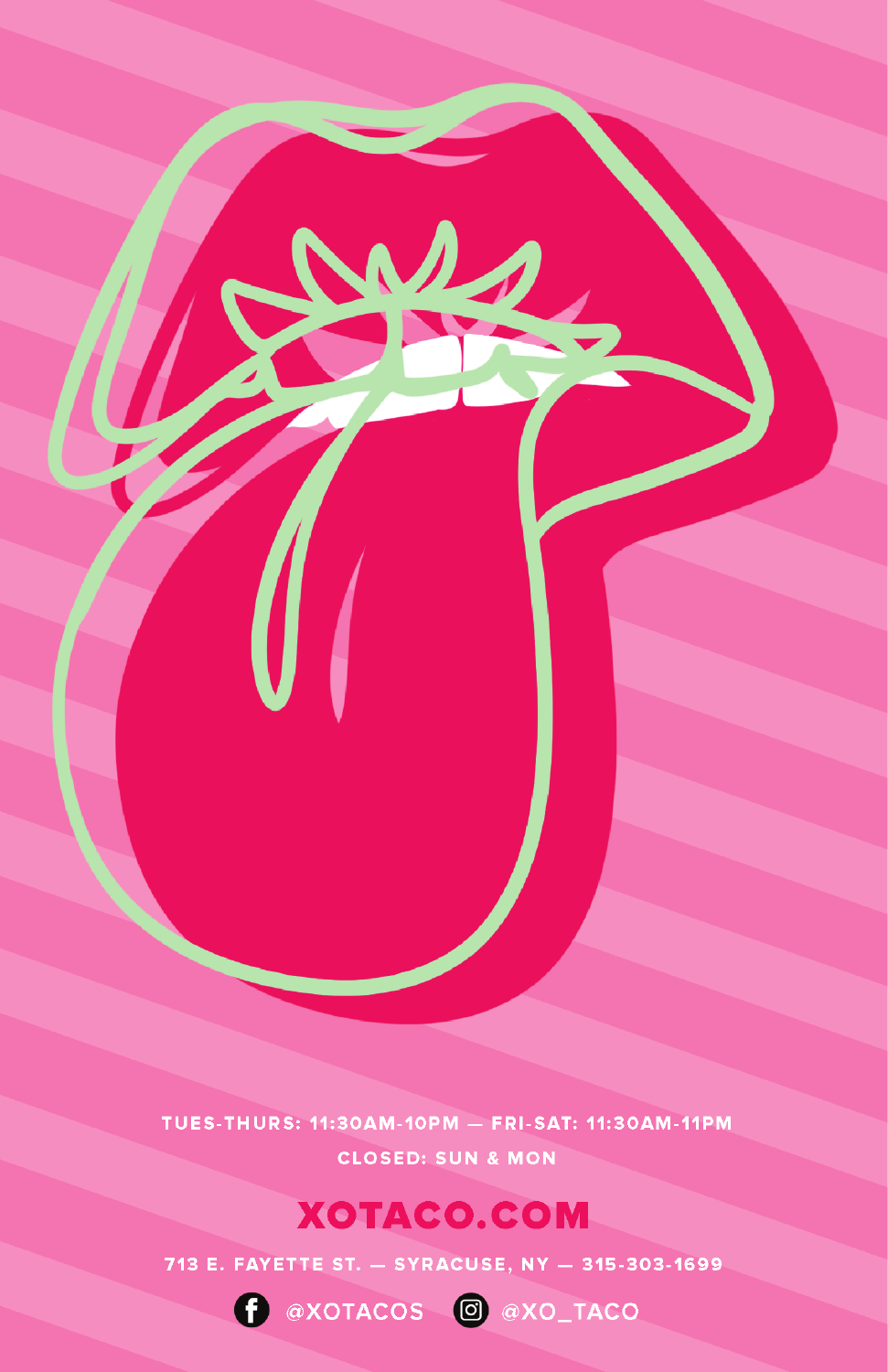#### *DISHES WILL BE SERVED FAMILY-STYLE*

TACOS

**HOT CHIX** *df gf* Chicken, slaw, herb aioli, cilantro

**ARABICA BEEF** *gf* Coffee braised beef, cotija cheese, pickled red onion, jalapeño aioli, cilantro **\$550**

**CARNITAS** *df* Citrus braised pork, slaw, pineapple-black bean salsa, orange-ginger sauce, cilantro **\$550** *gf*

**LOBSTER** *gf* Butter-poached lobster, lettuce, onion, brown-butter-lemon aioli, cilantro **\$950**

**SO-CAL FISH** Beer battered cod, slaw, pico de gallo, So-cal sauce, cilantro **\$550**

**GENERAL TSO'S SHRIMP** *df* Chili-tamarind shrimp, slaw, cilantro-chimichurri **\$650**

**CARNE ASADA** *gf* Seared sirloin steak, pico de gallo, cotija cheese, chipotle crema, cilantro **\$6**

**CURRY CAULI** Curried cauliflower, slaw, cilantro-chimichurri *gf* **\$450**

**BLACK BEAN & RICE OF** Black beans, Spanish rice, pico de gallo, slaw, cilantro **\$450**

**GRINGO** *vg*Impossible**TM** ground beef, chihuahuacheddar blend, marinated tomato, iceberg lettuce, crema, cilantro **\$550**

## **CHIPS**

| CHIPS & SALSA ROSA/VERDE <sup>\$6</sup>    |        |  |
|--------------------------------------------|--------|--|
| <b>CHIPS &amp; PICO DE GALLO O</b>         | \$6    |  |
| <b>CHIPS &amp; QUESO @</b>                 | \$750  |  |
| <b>CHIPS &amp; GUACAMOLE O</b>             | \$q    |  |
| <b>NACHO SUPREMO @</b>                     | \$1450 |  |
| Queso, black beans, pico de gallo,         |        |  |
| jalapeños, onion, chipotle crema, cilantro |        |  |

*Sub Fries! (\$375)*

# BURRITOS

**HOWLITO BURRITO** Spanish rice, black beans, chihuahua-cheddar blend, slaw, pico de gallo, guacamole, french fries, chipotle crema, cilantro *vg* **\$14**

*Add a protein!*

**\$5**

#### **HAWAIIAN CHICKEN**

**\$15**

**\$16**

Chicken, Spanish rice, bacon, onion, chihuahua-cheddar blend, slaw, pineapplechipotle sauce, cilantro

#### **BAJA STEAK**

Carne asada, Spanish rice, beans, pico de gallo, slaw, guacamole, cotija cheese, corn tortilla chips, cilantro

#### **BOOM-BANG SHRIMP**

**\$16**

Shrimp, Spanish rice, fries, chihuahuacheddar blend, guacamole, slaw, BOOM-BANG sauce, cilantro

#### **LOBSTER ROLL-ITO**

**\$18**

Lobster, Spanish rice, fries, chihuahua-cheddar blend, slaw, lettuce, onion, brown butter- lemon aioli, cilantro

### OTHER STUFF

**MACHO FRIES** *vg* Fries, queso, cilantro, lime **\$1450**

**XO STREET CORN © @** Corn, Flamin' Hot Cheetos™, cotija cheese, chipotle crema, cilantro, lime **\$1025**

#### **SALAD OR RICE BOWL** *vg* **\$14**

Black beans, pico de gallo, jalapeños, guacamole, cotija cheese, tortilla chips *- Choice of tomato vinaigrette or creamy chipotle!*

*Add a protein!*

#### **BIRRIA 'DILLA** *vg*

**\$9**

Chihuahua-cheddar blend, corn salsa, onions, cotija cheese, cilantro, mole jus *Add a protein!*

### **ADD:**

| <b>Avocado</b>          |            | \$450 Crispy Fish \$450 |       |
|-------------------------|------------|-------------------------|-------|
| <b>Shredded Beef</b>    |            | \$450 Guacamole \$650   |       |
| <b>Shredded Pork</b>    |            | \$450 Lobster           | \$850 |
| <b>Carne Asada</b>      | \$550 Pico |                         | \$350 |
| <b>Shredded Chicken</b> |            | \$450 Shrimp            | \$6   |
| <b>Impossible Beef</b>  |            | \$450 Cauliflower \$350 |       |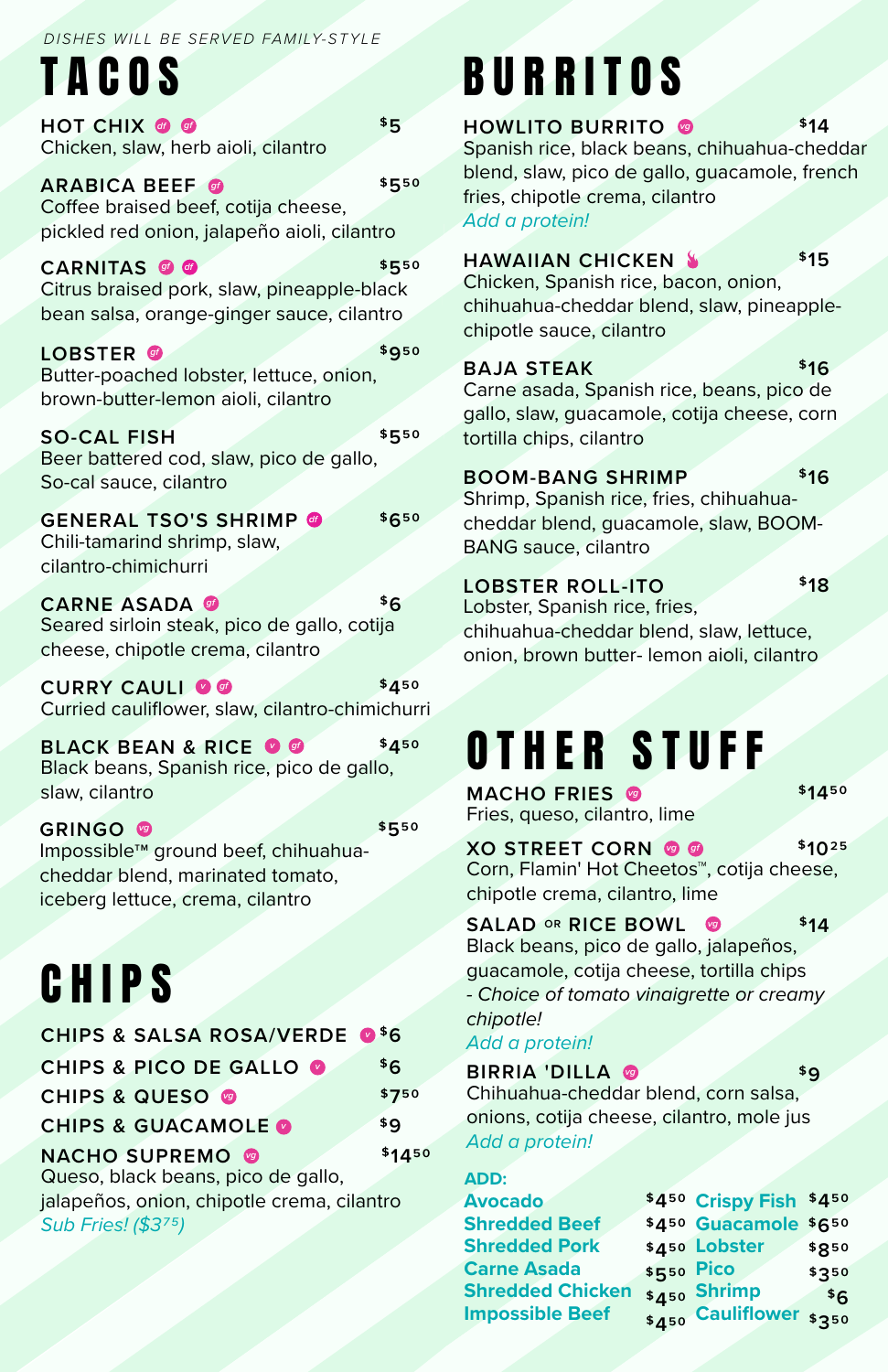# **DESSERTS**

| <b>CHURROS</b><br>Cinnamon sugar, Mexican hot<br>chocolate                                           | \$Ω   |
|------------------------------------------------------------------------------------------------------|-------|
| <b>DULCE DE LECHE TRIFLE</b><br>Dulce de leche custard, Oreo cookie crumb,<br>whipped cream, caramel | \$7   |
| <b>SIDES</b>                                                                                         |       |
| <b>FRIES O</b>                                                                                       | \$7   |
| <b>STEWED BLACK BEANS OG</b>                                                                         | \$5   |
| <b>SPANISH RICE OO</b>                                                                               | \$5   |
| <b>SLICED AVOCADO</b><br>W/ SEA SALT OO                                                              | \$450 |
| <b>SIDE SALAD @</b>                                                                                  | \$650 |
| g) gluten-free<br>dairy-free                                                                         |       |
| vegan Super hot<br>vegetarian                                                                        |       |

\*\*Consuming raw or undercooked meats, poultry, seafood, shellfish, or eggs may increase your risk of food-borne illness. Although some items may say gluten-free, please be advised that we are not a gluten-free facility, therefor some cross-contamination may occur.

A 20% gratuity will be added to all parties of 6 or more.



CLUCK. CLUCK. PASS.

# TENDEEZ

**Fried chicken tenders served with Fly Sauce 5 Piece: 10 Piece: 20 Piece: \$9 \$16 \$30**

# SANDO

**Fried chicken, slaw, ginger– pickles, Fly Sauce, on brioche bun with a side of fries \$15**

### SAUCES

**Banana Pepper Honey Mustard <sup>\$150</sup> Greens slaw ginger pickles 57** Dirty Ranch**®**, Dunk Sauce, **Fly Sauce**

# **KIDS**

|          |       | Lobster + Cheese @            | + \$ 3 |       |
|----------|-------|-------------------------------|--------|-------|
|          | \$450 | Shrimp + Cheese $\bullet$     | $+ $1$ |       |
|          |       | Crispy Fish + Cheese          | $+ $1$ |       |
|          | \$5   | Impossible™ Beef + Cheese @ @ | $+ $1$ |       |
| gf       | \$5   | Steak + Cheese $\bullet$      |        |       |
|          |       | Shredded Pork + Cheese        |        |       |
|          | \$7   | Shredded Beef + Cheese        |        |       |
|          |       | Shredded Chicken + Cheese     |        |       |
|          |       | <b>TACOS - PICK 2!</b>        |        | \$Ŗ   |
|          |       | & FRIES                       |        |       |
| e crumb, |       | Further CHICKEN FINGERS       |        | \$725 |
|          | \$7   | Queso, pico de gallo          |        |       |
|          |       | <b>NACHOS</b>                 |        | \$750 |
|          |       | Add a protein!                |        |       |
|          | \$8   | <b>CHEESE QUESADILLA @</b>    |        | \$650 |
|          |       |                               |        |       |

ORDER **DELIVERY** WITH GRUBHUB

HOSTING A PARTY, EVENT, OFFICE LUNCH, GET-TOGETHER?

> ASK US ABOUT **XO CATERING** OR EMAIL **CATERING@XOTACO.COM**!

### LOADED FRIES OR GREENS

**Fries, tendeez, slaw, ginger– pickles, Fly Sauce**

**\$18**

FRIES

with Fly Sauce  $*8$ 

# New **\$150** SIDE SALAD

**Greens, slaw, ginger pickles, Fly Sauce**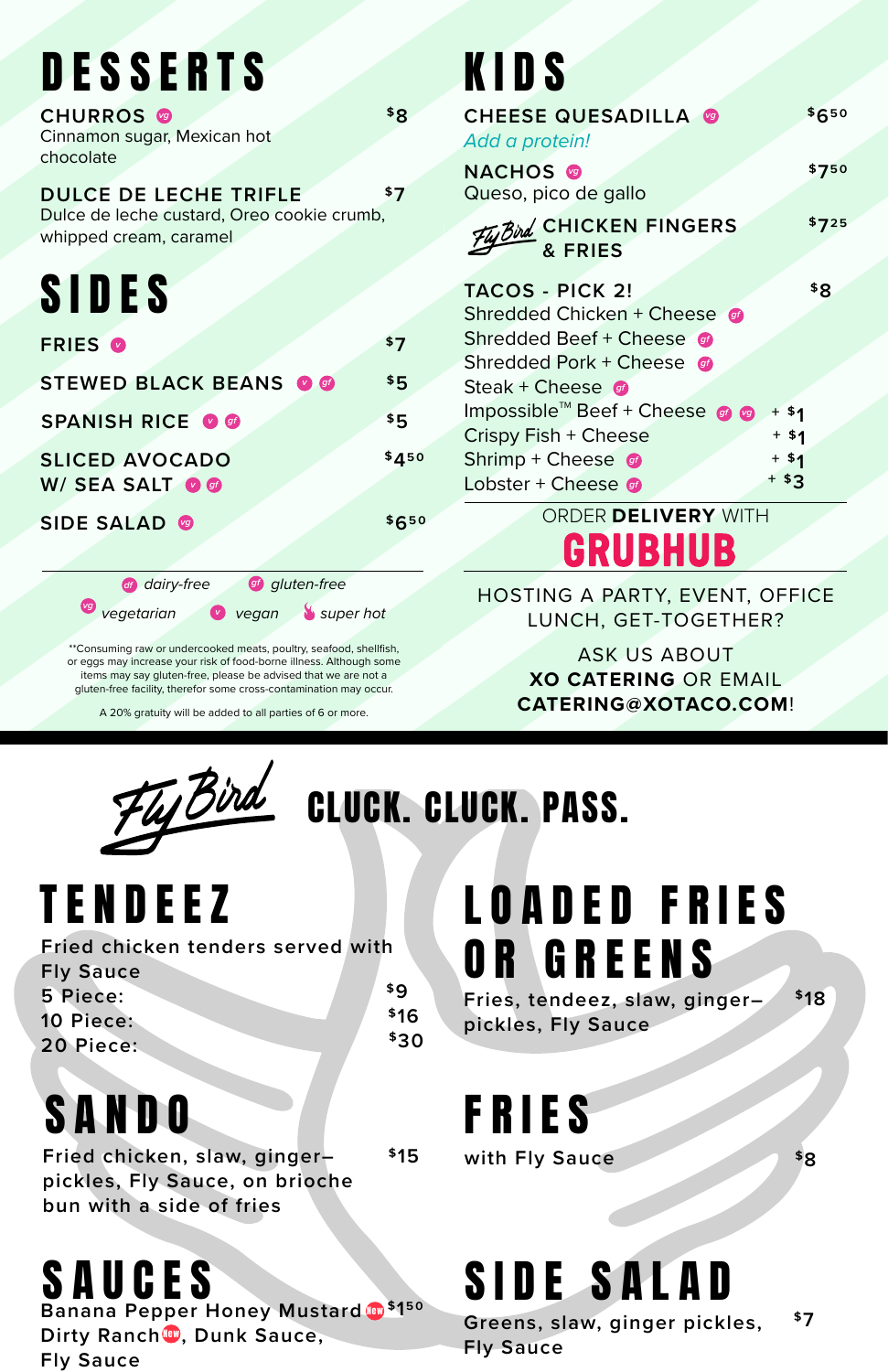### **MARGARITAS** *Single* 132oz **WINE**

| <b>HOUSE</b><br>XO House Tequila, Mathilde Orange, lime                                   | \$1150 \$33 |
|-------------------------------------------------------------------------------------------|-------------|
| <b>PILLOW TALK</b><br>XO House Tequila, Mathilde Orange, watermelon, lime                 | \$12   \$34 |
| <b>HOT LIPS &amp;</b><br>XO House Tequila, Mathilde Orange, strawberry,<br>jalapeño, lime | \$121\$34   |
| <b>PURPLE RAIN</b><br>XO House Tequila, Mathilde Orange, blackberry, lime                 | \$12   \$34 |
| YONCÉ<br>XO House Tequila, Mathilde Orange, peach, lime                                   | \$12   \$34 |

**MANGO** XO House Tequila, Mathilde Orange, mango, lime **\$12 | \$34**

# **COCKTAILS**

**OFF THE SHOULDER** Volcan reposado, St. Germaine, rose water, strawberry, lemon, peach blossom **\$12**

**BLUEBERRY SMASH** Woodinville Bourbon, blueberry, basil, lemon

**LUCKY SUMMER** Empress Gin, orange, coconut, grapefruit, lemon

**DAILY REFRESHER** Jameson, cucumber, St. Germaine, lemon, honey

**BETTER THAN A SPRITZ** St. Agrestis Inferno Amaro, lime, Fever-Tree Grapefruit **\$12**

**ELECTRIC LOVE** Belvedere Blackberry-Lemongrass Vodka, raspberry shrub, lemon, mint **\$12**

**BARBARELLA** Western Son Prickly Pear Vodka, Mathilde Orange, lime **\$12**

### FROZENS

**FROZEN MARGARITA** Cuervo Especial, orange liqueur, lime

**FROSÉ** Sea Glass Rosé, 3 Olives rosé vodka, strawberry, lemon

**\$12**

**\$12**

| <b>WHITE</b>                             |             |
|------------------------------------------|-------------|
| <b>PROSECCO</b>                          | \$91\$33    |
| Mionetto                                 |             |
| RIESLING, SEMI-DRY                       | $$91$ \$33  |
| Dr. Konstantin Frank                     |             |
| <b>CALIFORNIA WHITE</b>                  | \$15        |
| Empathy                                  |             |
| <b>CHARDONNAY</b>                        | $91$ $37$   |
| Smoke Tree                               |             |
| <b>PINOT GRIGIO</b>                      | \$91\$33    |
| Ava Grace                                |             |
| <b>ROSÉ</b>                              |             |
| <b>ROSÉ</b><br>Sea Glass                 | $9 + 33$    |
|                                          |             |
| <b>RED</b><br><b>CALIFORNIA RED WINE</b> | \$15        |
| Empathy                                  |             |
| <b>SYRAH</b>                             | \$11   \$41 |
| <b>Boom Boom</b>                         |             |
| <b>PINOT NOIR</b>                        | \$9   \$33  |
| Smoke Tree                               |             |
| <b>CABERNET SAUVIGNON</b>                | $$9 + $36$  |
| Louis M. Martini                         |             |
|                                          |             |

# BOTTLE/CAN **\$12**

| <b>MILLER HIGH LIFE</b>     | \$350        |
|-----------------------------|--------------|
| <b>MODELO ESPECIAL</b>      | \$525        |
| <b>CORONA EXTRA</b>         | \$450        |
| <b>NARRAGANSETT LAGER</b>   | \$550        |
| <b>1911 ORIGINAL CIDER</b>  | \$725        |
| <b>ATHLETIC RUN N/A IPA</b> | <b>\$650</b> |
| <b>GUINNESS</b>             | \$725        |
| <b>ROTATING CAN/BOTTLE</b>  | МP           |

*Ask your server about our great selection of rotating draft options!*

**\$11 | \$28**

**\$12**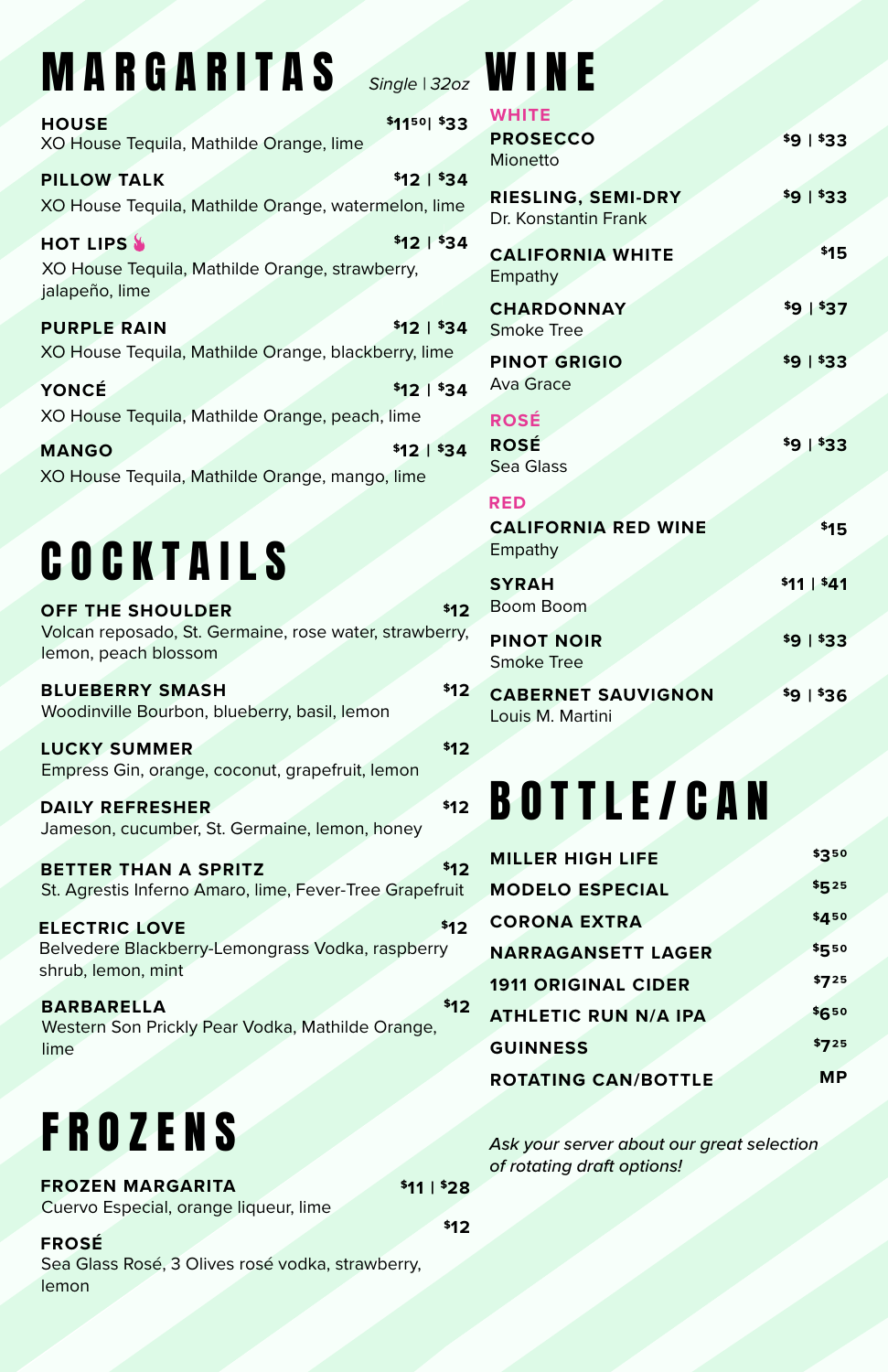## BLANCO Y PLATA AÑEJO \$15 TEQUILA & MEZCAL

| <b>ArteNOM Seleccion 1579</b> | \$15 |
|-------------------------------|------|
| <b>ArteNOM Seleccion 1123</b> | \$15 |
| Casa Noble                    | \$10 |
| Cazadores                     | \$7  |
| Chamucos                      | \$9  |
| Cimarron                      | \$9  |
| Clase Azul Plata              | \$20 |
| Corralejo                     | \$9  |
| Curamia                       | \$12 |
| Don Julio                     | \$12 |
| El Tesoro                     | \$10 |
| Espanita                      | \$9  |
| Espolón                       | \$7  |
| Herradura                     | \$12 |
| Jose Cuervo                   | \$8  |
| Jose Cuervo Reserva Plata     | \$13 |
| Lobos                         | \$10 |
| <b>Maestro Dobel</b>          | \$8  |
| <b>Maestro Dobel Pavito</b>   | \$12 |
| Mi Campo                      | \$9  |
| <b>Milagro Select Barrel</b>  | \$9  |
| Patrón                        | \$11 |
| Sauza Signature Blue          | \$8  |
| Teremana                      | \$9  |
| <b>Tres Agaves</b>            | \$7  |
| <b>Tres Generaciones</b>      | \$10 |
| Volcan                        | \$10 |
| 818                           | \$12 |

### REPOSADO

| <b>ArteNOM Seleccion 1414</b> | \$15 |
|-------------------------------|------|
| Casa Noble                    | \$11 |
| Cazadores                     | \$8  |
| Clase Azul                    | \$35 |
| Corralejo                     | \$11 |
| Don Julio                     | \$11 |
| Espanita                      | \$11 |
| Espolón                       | \$8  |
| Herradura                     | \$13 |
| Lobos                         | \$12 |
| <b>Maestro Dobel Diamante</b> | \$10 |
| Mi Campo                      | \$12 |
| Milagro Select Barrel         | \$10 |
| Patrón                        | \$11 |
| Teremana                      | \$11 |
| <b>Tres Generaciones</b>      | \$12 |
| Volcan                        | \$11 |
|                               |      |

| <b>ArteNOM Seleccion 1146</b> | \$18 |
|-------------------------------|------|
| Casa Noble                    | \$12 |
| Corralejo                     | \$13 |
| Don Julio                     | \$12 |
| Espanita                      | \$11 |
| Espolón                       | \$12 |
| Herradura                     | \$13 |
| <b>Milagro Select Barrel</b>  | \$12 |
| Patrón                        | \$11 |
| Patrón Sherry Cask            | \$12 |
| <b>Tres Generaciones</b>      | \$12 |
|                               |      |

# EXTRA AÑEJO

| Clase Azul Gold         | \$50 |
|-------------------------|------|
| Corralejo 1821          | \$35 |
| Don Julio 1942          | \$25 |
| <b>Gran Corralejo</b>   | \$25 |
| Patrón                  | \$15 |
| <b>Tears of Llarona</b> | \$45 |
| 1800 Milenio            | \$30 |
|                         |      |

## CRISTALINO

| Cazadores                   | \$12 |
|-----------------------------|------|
| Maestro Dobel 50 Cristalino | \$20 |
| Volcan                      | \$12 |
| 1800                        | \$15 |
| <b>Tres Generaciones</b>    | \$15 |

# MEZCAL

| Casamigos Joven      | \$10<br>\$40 |
|----------------------|--------------|
|                      |              |
| Clase Azul-Durango   |              |
| Del Maguey Vida      | \$8          |
| Dos Hombre's         | \$11         |
| Granja Nomada        | \$9          |
| <b>Herodes Sotol</b> | \$10         |
| llegal Joven         | ${}^{58}$    |
| llegal Reposado      | \$9          |
| llegal Añejo         | \$11         |
| Marca Negra          | \$10         |
| Mina Real            | \$8          |
| Mitre Origen         | \$9          |
| Pierde Almas         | \$8          |
| Reyes y Demonios     | \$8          |
| Sombra Joven         | \$8          |